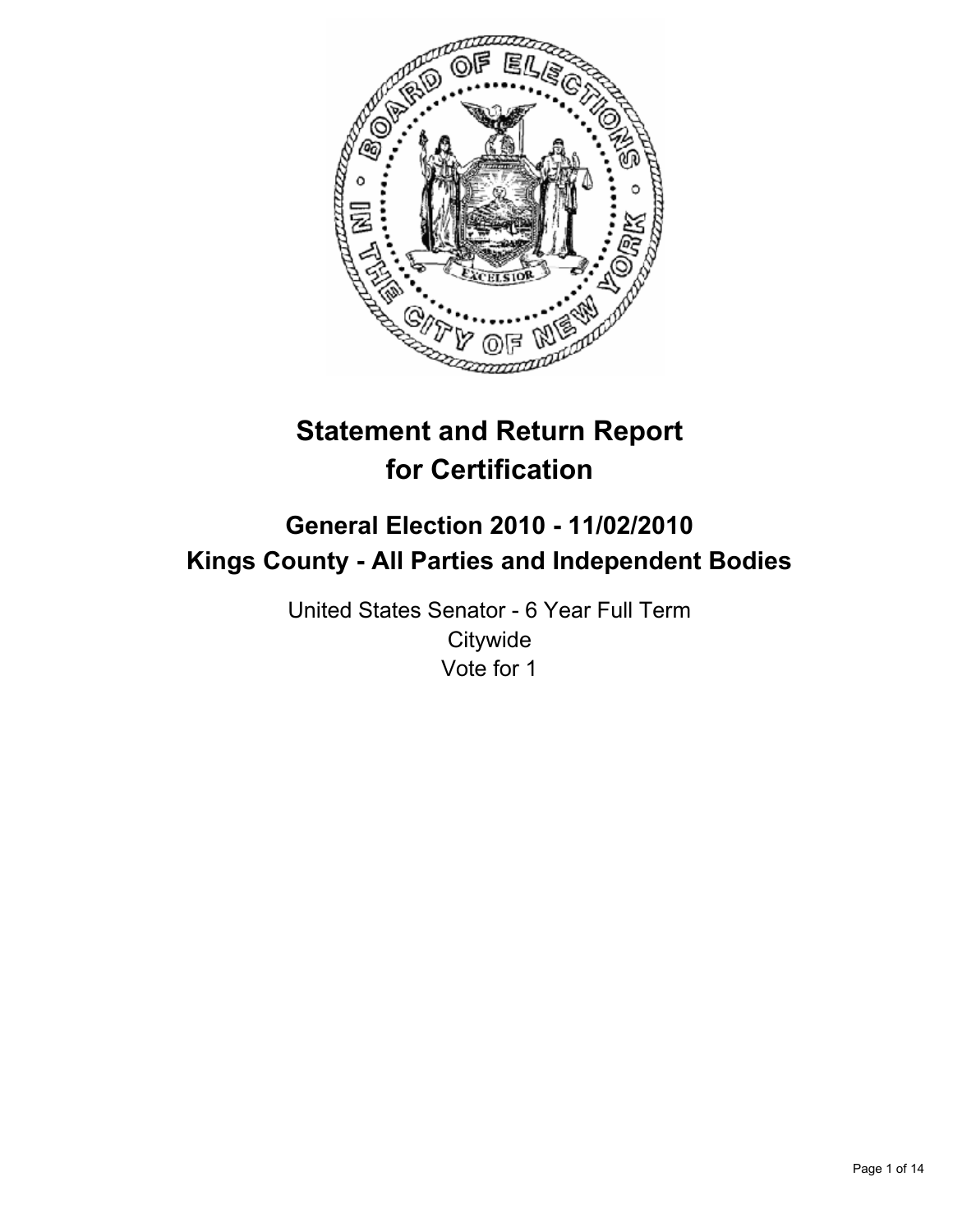

| <b>PUBLIC COUNTER</b>                          | 19,776 |
|------------------------------------------------|--------|
| <b>EMERGENCY</b>                               | 79     |
| <b>ABSENTEE/MILITARY</b>                       | 240    |
| <b>FEDERAL</b>                                 | 30     |
| <b>AFFIDAVIT</b>                               | 534    |
| <b>Total Ballots</b>                           | 20,659 |
| CHARLES E SCHUMER (DEMOCRATIC)                 | 17,659 |
| JAY TOWNSEND (REPUBLICAN)                      | 660    |
| CHARLES E SCHUMER (INDEPENDENCE)               | 224    |
| JAY TOWNSEND (CONSERVATIVE)                    | 91     |
| CHARLES E SCHUMER (WORKING FAMILIES)           | 851    |
| <b>COLIA CLARK (GREEN)</b>                     | 65     |
| RANDY A CREDICO (LIBERTARIAN/ANTI-PROHIBITION) | 42     |
| ANGELA TRAVERS (WRITE-IN)                      | 1      |
| NEIL SCOTT (WRITE-IN)                          | 1      |
| RENEE HAYNES (WRITE-IN)                        | 1      |
| <b>Total Votes</b>                             | 19,595 |
| Unrecorded                                     | 1.064  |

| <b>PUBLIC COUNTER</b>                          | 22,546 |
|------------------------------------------------|--------|
| <b>EMERGENCY</b>                               | 0      |
| ABSENTEE/MILITARY                              | 424    |
| <b>FEDERAL</b>                                 | 89     |
| <b>AFFIDAVIT</b>                               | 312    |
| <b>Total Ballots</b>                           | 23,371 |
| CHARLES E SCHUMER (DEMOCRATIC)                 | 16,514 |
| JAY TOWNSEND (REPUBLICAN)                      | 4,125  |
| CHARLES E SCHUMER (INDEPENDENCE)               | 462    |
| JAY TOWNSEND (CONSERVATIVE)                    | 512    |
| CHARLES E SCHUMER (WORKING FAMILIES)           | 804    |
| <b>COLIA CLARK (GREEN)</b>                     | 82     |
| RANDY A CREDICO (LIBERTARIAN/ANTI-PROHIBITION) | 66     |
| ADREW CUOMO (WRITE-IN)                         | 1      |
| <b>B RUBBLE (WRITE-IN)</b>                     | 1      |
| BILL MOYERS (WRITE-IN)                         | 1      |
| ESTHER STEINBERG (WRITE-IN)                    | 1      |
| <b>Total Votes</b>                             | 22,569 |
| Unrecorded                                     | 802    |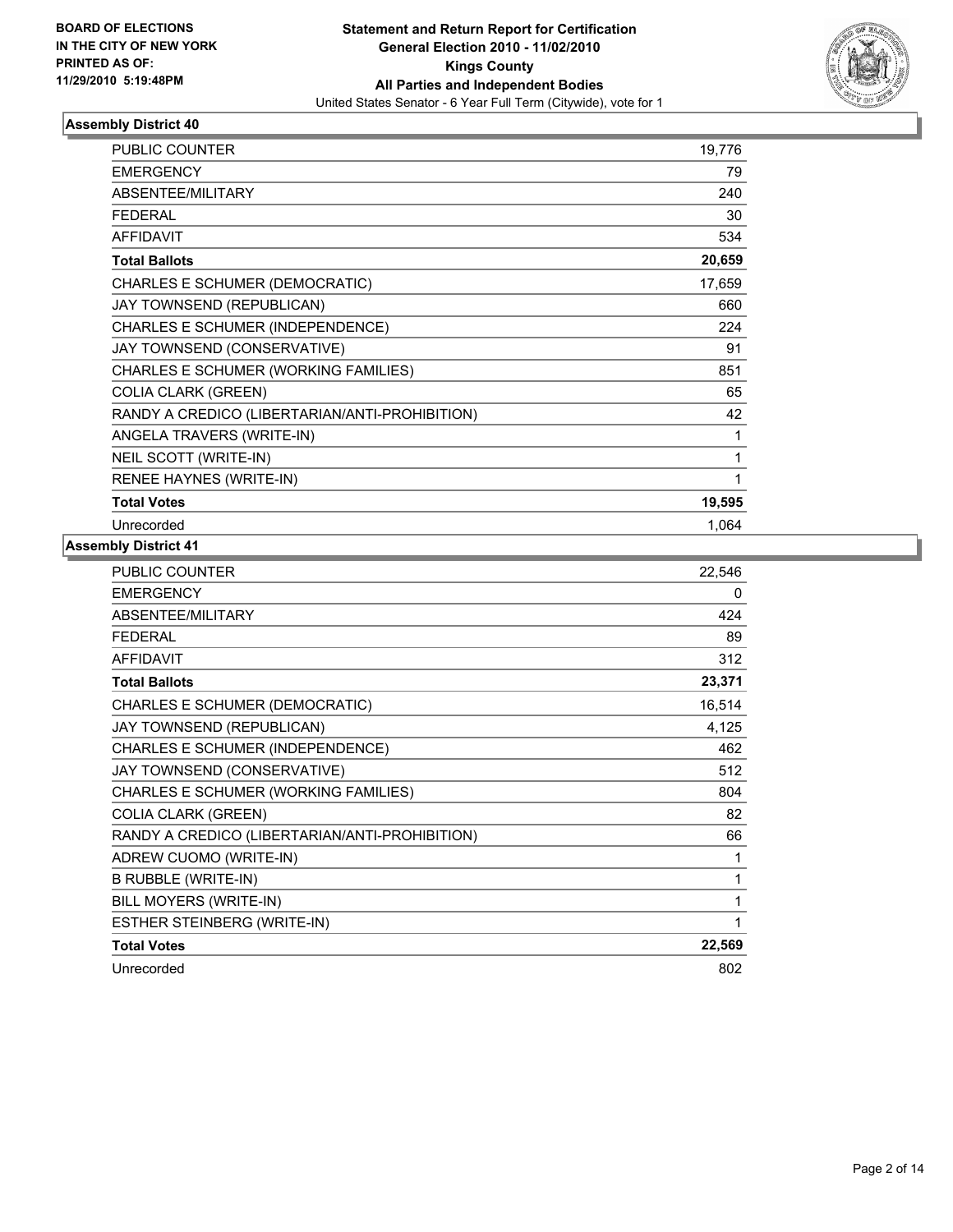

| <b>PUBLIC COUNTER</b>                          | 18,342 |
|------------------------------------------------|--------|
| <b>EMERGENCY</b>                               | 36     |
| ABSENTEE/MILITARY                              | 256    |
| <b>FEDERAL</b>                                 | 104    |
| <b>AFFIDAVIT</b>                               | 428    |
| <b>Total Ballots</b>                           | 19,166 |
| CHARLES E SCHUMER (DEMOCRATIC)                 | 15,280 |
| JAY TOWNSEND (REPUBLICAN)                      | 1,257  |
| CHARLES E SCHUMER (INDEPENDENCE)               | 263    |
| JAY TOWNSEND (CONSERVATIVE)                    | 207    |
| CHARLES E SCHUMER (WORKING FAMILIES)           | 1,305  |
| <b>COLIA CLARK (GREEN)</b>                     | 131    |
| RANDY A CREDICO (LIBERTARIAN/ANTI-PROHIBITION) | 48     |
| TONY AVELLA (WRITE-IN)                         | 1      |
| <b>Total Votes</b>                             | 18,492 |
| Unrecorded                                     | 674    |

| <b>PUBLIC COUNTER</b>                          | 20,734 |
|------------------------------------------------|--------|
| <b>EMERGENCY</b>                               | 3      |
| ABSENTEE/MILITARY                              | 363    |
| <b>FEDERAL</b>                                 | 76     |
| <b>AFFIDAVIT</b>                               | 472    |
| <b>Total Ballots</b>                           | 21,648 |
| CHARLES E SCHUMER (DEMOCRATIC)                 | 17,709 |
| JAY TOWNSEND (REPUBLICAN)                      | 1,091  |
| CHARLES E SCHUMER (INDEPENDENCE)               | 244    |
| JAY TOWNSEND (CONSERVATIVE)                    | 237    |
| CHARLES E SCHUMER (WORKING FAMILIES)           | 1,389  |
| <b>COLIA CLARK (GREEN)</b>                     | 161    |
| RANDY A CREDICO (LIBERTARIAN/ANTI-PROHIBITION) | 31     |
| <b>Total Votes</b>                             | 20,862 |
| Unrecorded                                     | 786    |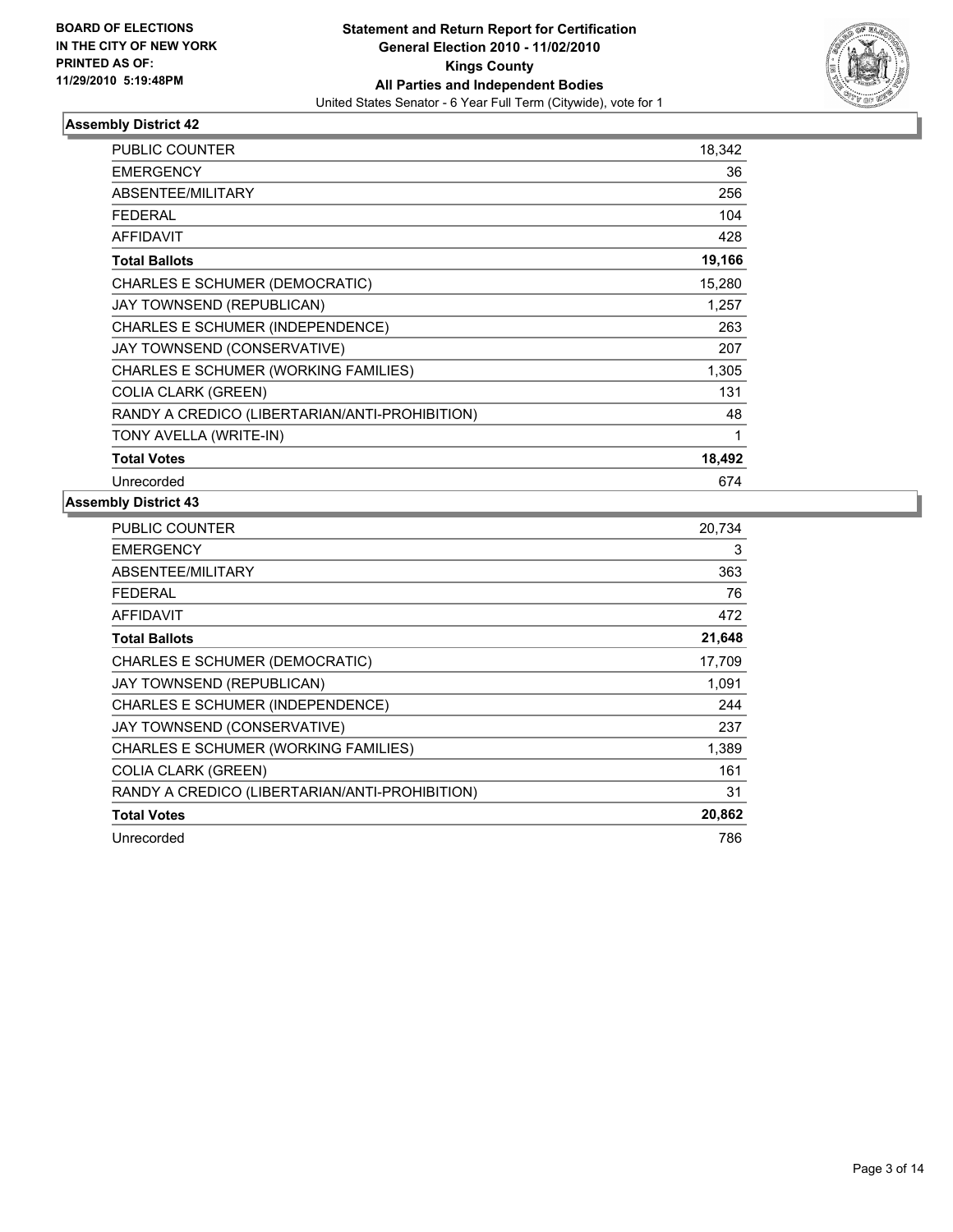

| <b>PUBLIC COUNTER</b>                          | 23,054 |
|------------------------------------------------|--------|
| <b>EMERGENCY</b>                               | 0      |
| ABSENTEE/MILITARY                              | 474    |
| <b>FEDERAL</b>                                 | 178    |
| <b>AFFIDAVIT</b>                               | 557    |
| <b>Total Ballots</b>                           | 24,263 |
| CHARLES E SCHUMER (DEMOCRATIC)                 | 14,500 |
| JAY TOWNSEND (REPUBLICAN)                      | 3,242  |
| CHARLES E SCHUMER (INDEPENDENCE)               | 583    |
| JAY TOWNSEND (CONSERVATIVE)                    | 506    |
| CHARLES E SCHUMER (WORKING FAMILIES)           | 3,962  |
| <b>COLIA CLARK (GREEN)</b>                     | 492    |
| RANDY A CREDICO (LIBERTARIAN/ANTI-PROHIBITION) | 116    |
| ANITA SERWACKI (WRITE-IN)                      | 1      |
| JAY TOWNSEND VOID (WRITE-IN)                   | 1      |
| KING KONG (WRITE-IN)                           | 1      |
| THOMAS S SHEILDS (WRITE-IN)                    | 1      |
| <b>Total Votes</b>                             | 23,405 |
| Unrecorded                                     | 858    |

| <b>PUBLIC COUNTER</b>                          | 16,618 |
|------------------------------------------------|--------|
| <b>EMERGENCY</b>                               | 3      |
| ABSENTEE/MILITARY                              | 475    |
| <b>FEDERAL</b>                                 | 92     |
| <b>AFFIDAVIT</b>                               | 218    |
| <b>Total Ballots</b>                           | 17,406 |
| CHARLES E SCHUMER (DEMOCRATIC)                 | 8,498  |
| JAY TOWNSEND (REPUBLICAN)                      | 6,083  |
| CHARLES E SCHUMER (INDEPENDENCE)               | 539    |
| JAY TOWNSEND (CONSERVATIVE)                    | 746    |
| CHARLES E SCHUMER (WORKING FAMILIES)           | 431    |
| <b>COLIA CLARK (GREEN)</b>                     | 75     |
| RANDY A CREDICO (LIBERTARIAN/ANTI-PROHIBITION) | 65     |
| HOWARD STERN (WRITE-IN)                        | 1      |
| <b>Total Votes</b>                             | 16,438 |
| Unrecorded                                     | 968    |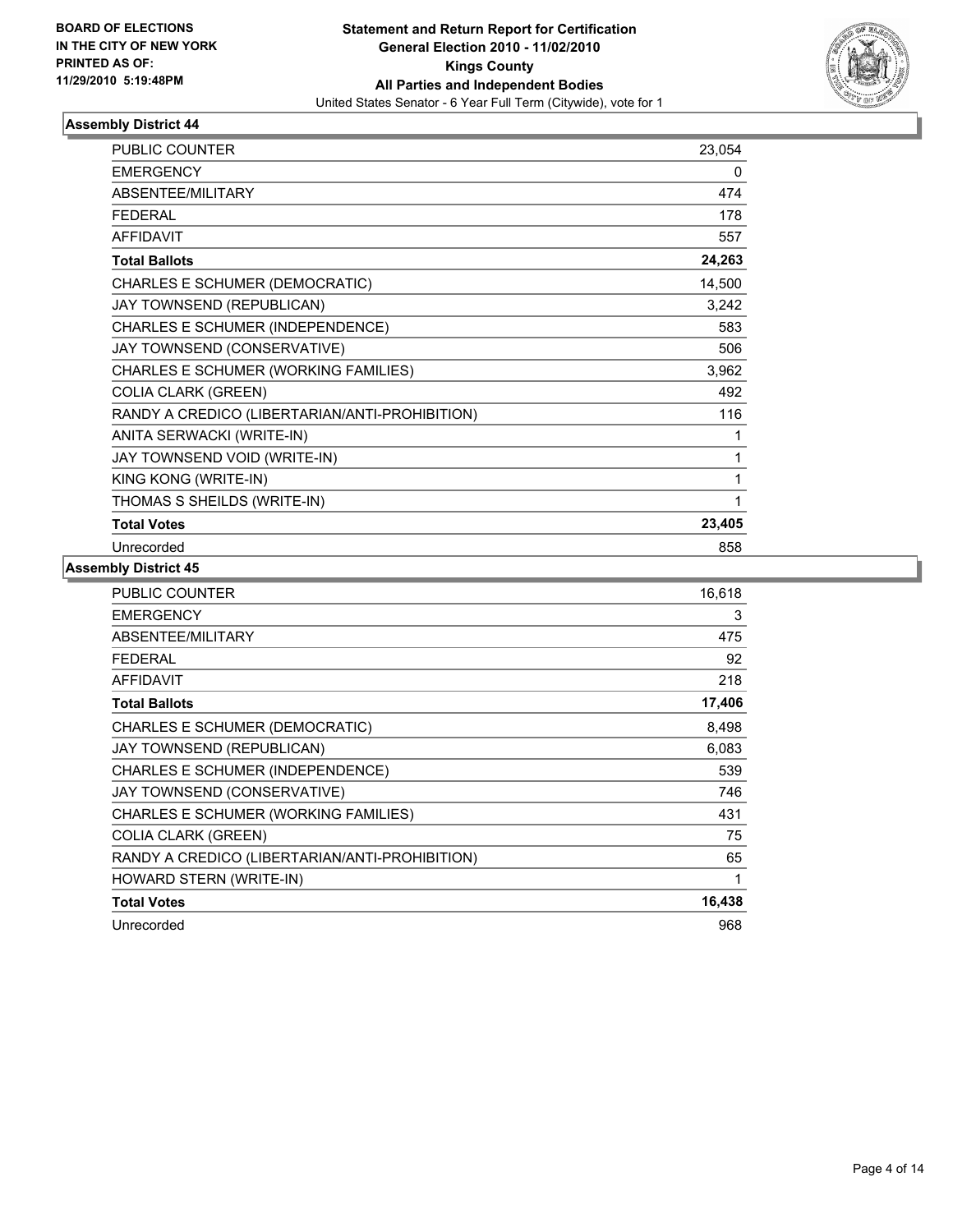

| <b>PUBLIC COUNTER</b>                          | 18,630 |
|------------------------------------------------|--------|
| <b>EMERGENCY</b>                               | 9      |
| ABSENTEE/MILITARY                              | 574    |
| <b>FEDERAL</b>                                 | 75     |
| <b>AFFIDAVIT</b>                               | 321    |
| <b>Total Ballots</b>                           | 19,609 |
| CHARLES E SCHUMER (DEMOCRATIC)                 | 10,974 |
| JAY TOWNSEND (REPUBLICAN)                      | 5,424  |
| CHARLES E SCHUMER (INDEPENDENCE)               | 494    |
| JAY TOWNSEND (CONSERVATIVE)                    | 610    |
| CHARLES E SCHUMER (WORKING FAMILIES)           | 570    |
| <b>COLIA CLARK (GREEN)</b>                     | 130    |
| RANDY A CREDICO (LIBERTARIAN/ANTI-PROHIBITION) | 72     |
| MICHAEL FESSEL (WRITE-IN)                      | 1      |
| <b>Total Votes</b>                             | 18,275 |
| Unrecorded                                     | 1,334  |

| 13,873 |
|--------|
| 0      |
| 369    |
| 61     |
| 205    |
| 14,508 |
| 7,532  |
| 4,408  |
| 362    |
| 445    |
| 350    |
| 78     |
| 58     |
| 1      |
| 1      |
| 13,235 |
| 1,273  |
|        |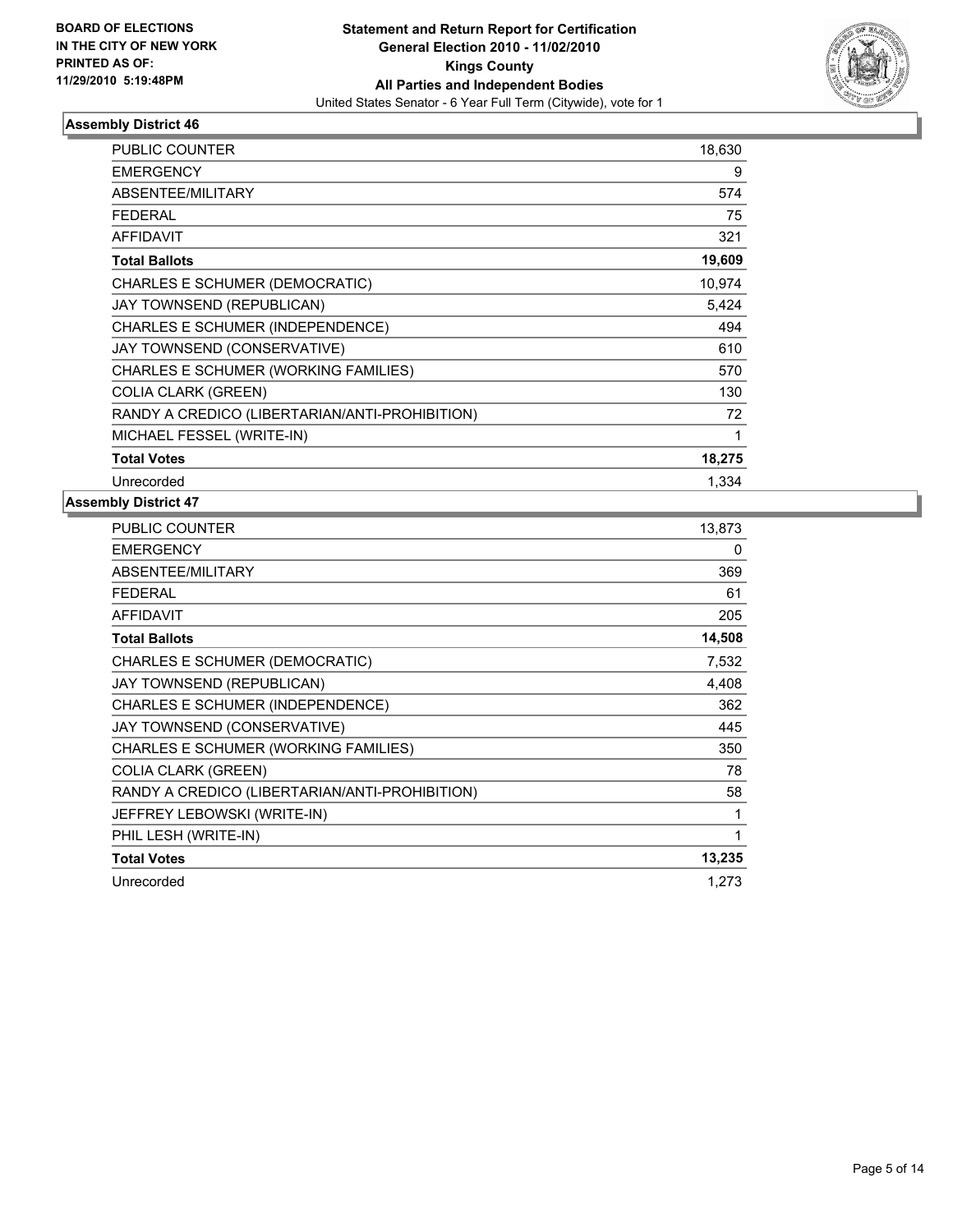

| PUBLIC COUNTER                                 | 16,109 |
|------------------------------------------------|--------|
| <b>EMERGENCY</b>                               | 0      |
| <b>ABSENTEE/MILITARY</b>                       | 273    |
| <b>FFDFRAL</b>                                 | 181    |
| <b>AFFIDAVIT</b>                               | 172    |
| <b>Total Ballots</b>                           | 16,735 |
| CHARLES E SCHUMER (DEMOCRATIC)                 | 7,576  |
| JAY TOWNSEND (REPUBLICAN)                      | 6,470  |
| CHARLES E SCHUMER (INDEPENDENCE)               | 633    |
| JAY TOWNSEND (CONSERVATIVE)                    | 836    |
| CHARLES E SCHUMER (WORKING FAMILIES)           | 287    |
| <b>COLIA CLARK (GREEN)</b>                     | 66     |
| RANDY A CREDICO (LIBERTARIAN/ANTI-PROHIBITION) | 50     |
| AKIVA TAUBZR (WRITE-IN)                        | 1      |
| ANDRW BACEVID (WRITE-IN)                       | 1      |
| ASHER YUZZER (WRITE-IN)                        | 1      |
| AVRDROM KATZENSTEIN (WRITE-IN)                 | 1      |
| <b>Total Votes</b>                             | 15,922 |
| Unrecorded                                     | 813    |

| <b>PUBLIC COUNTER</b>                          | 12,779       |
|------------------------------------------------|--------------|
| <b>EMERGENCY</b>                               | 0            |
| ABSENTEE/MILITARY                              | 318          |
| <b>FEDERAL</b>                                 | 60           |
| <b>AFFIDAVIT</b>                               | 159          |
| <b>Total Ballots</b>                           | 13,316       |
| CHARLES E SCHUMER (DEMOCRATIC)                 | 6,792        |
| JAY TOWNSEND (REPUBLICAN)                      | 4,186        |
| CHARLES E SCHUMER (INDEPENDENCE)               | 385          |
| JAY TOWNSEND (CONSERVATIVE)                    | 582          |
| CHARLES E SCHUMER (WORKING FAMILIES)           | 290          |
| <b>COLIA CLARK (GREEN)</b>                     | 64           |
| RANDY A CREDICO (LIBERTARIAN/ANTI-PROHIBITION) | 70           |
| CAL BEGUN (WRITE-IN)                           | 1            |
| CHARLES HAEUSSTER (WRITE-IN)                   | $\mathbf{1}$ |
| ERNEST FRIEDMAN (WRITE-IN)                     | 2            |
| <b>Total Votes</b>                             | 12,373       |
| Unrecorded                                     | 943          |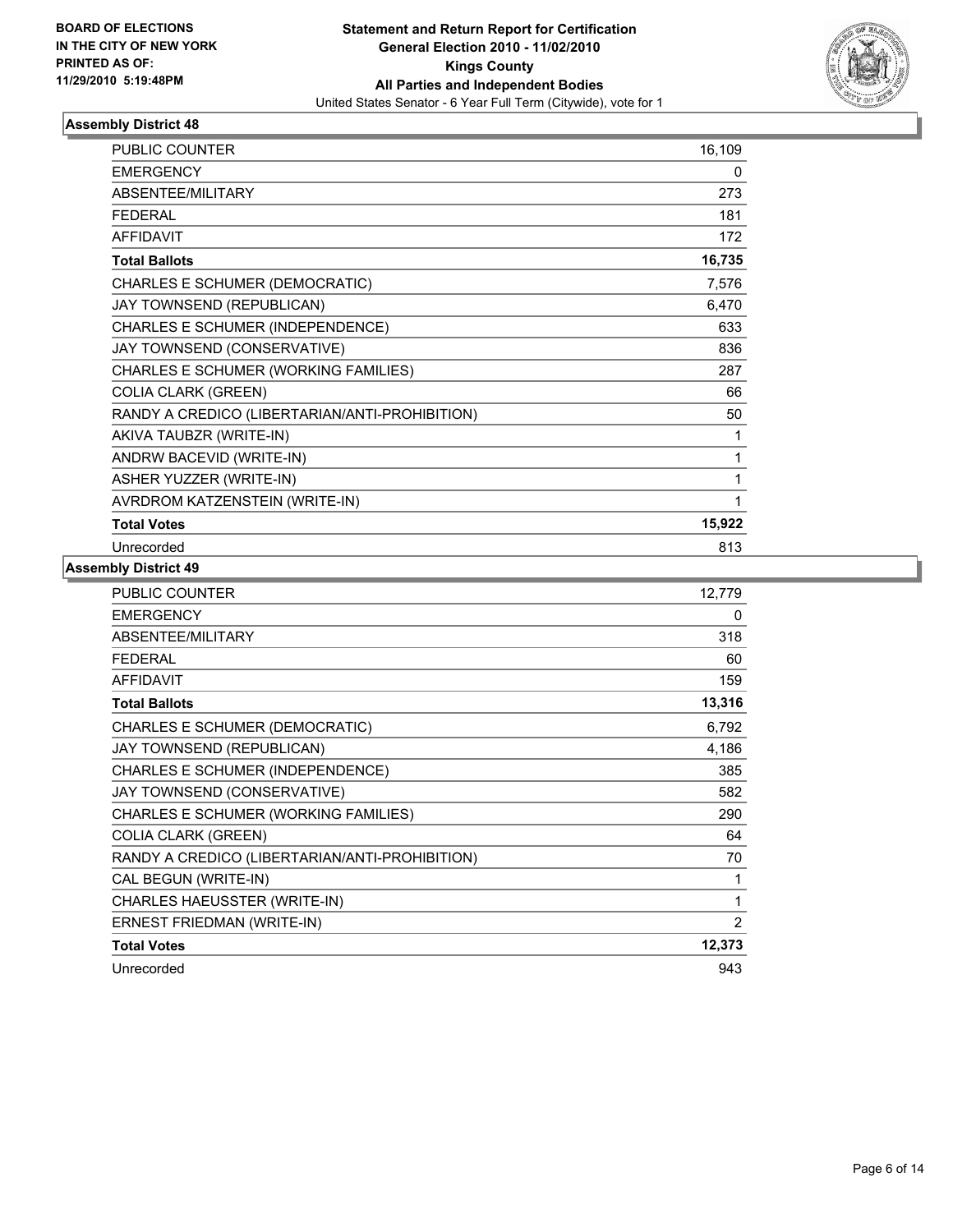

| <b>PUBLIC COUNTER</b>                          | 19,344 |
|------------------------------------------------|--------|
| <b>EMERGENCY</b>                               | 1      |
| <b>ABSENTEE/MILITARY</b>                       | 264    |
| <b>FEDERAL</b>                                 | 76     |
| <b>AFFIDAVIT</b>                               | 644    |
| <b>Total Ballots</b>                           | 20,329 |
| CHARLES E SCHUMER (DEMOCRATIC)                 | 14,160 |
| JAY TOWNSEND (REPUBLICAN)                      | 2,177  |
| CHARLES E SCHUMER (INDEPENDENCE)               | 395    |
| JAY TOWNSEND (CONSERVATIVE)                    | 271    |
| CHARLES E SCHUMER (WORKING FAMILIES)           | 1,887  |
| <b>COLIA CLARK (GREEN)</b>                     | 440    |
| RANDY A CREDICO (LIBERTARIAN/ANTI-PROHIBITION) | 112    |
| DANIEL PATRICK MOYNIHAN (WRITE-IN)             | 1      |
| JOEL SCHWIMMER (WRITE-IN)                      | 1      |
| KEVIN CUMMINS (WRITE-IN)                       | 2      |
| MARVIN MARKUS (WRITE-IN)                       | 3      |
| WATER VONDER NOGELNUE (WRITE-IN)               | 1      |
| <b>Total Votes</b>                             | 19,450 |
| Unrecorded                                     | 879    |

| PUBLIC COUNTER                                 | 11,076 |
|------------------------------------------------|--------|
| <b>EMERGENCY</b>                               | 0      |
| <b>ABSENTEE/MILITARY</b>                       | 170    |
| <b>FEDERAL</b>                                 | 42     |
| <b>AFFIDAVIT</b>                               | 273    |
| <b>Total Ballots</b>                           | 11,561 |
| CHARLES E SCHUMER (DEMOCRATIC)                 | 7,970  |
| JAY TOWNSEND (REPUBLICAN)                      | 1,243  |
| CHARLES E SCHUMER (INDEPENDENCE)               | 224    |
| JAY TOWNSEND (CONSERVATIVE)                    | 184    |
| CHARLES E SCHUMER (WORKING FAMILIES)           | 944    |
| <b>COLIA CLARK (GREEN)</b>                     | 175    |
| RANDY A CREDICO (LIBERTARIAN/ANTI-PROHIBITION) | 47     |
| <b>GENE RUSSIANOFF (WRITE-IN)</b>              | 1      |
| <b>Total Votes</b>                             | 10,788 |
| Unrecorded                                     | 773    |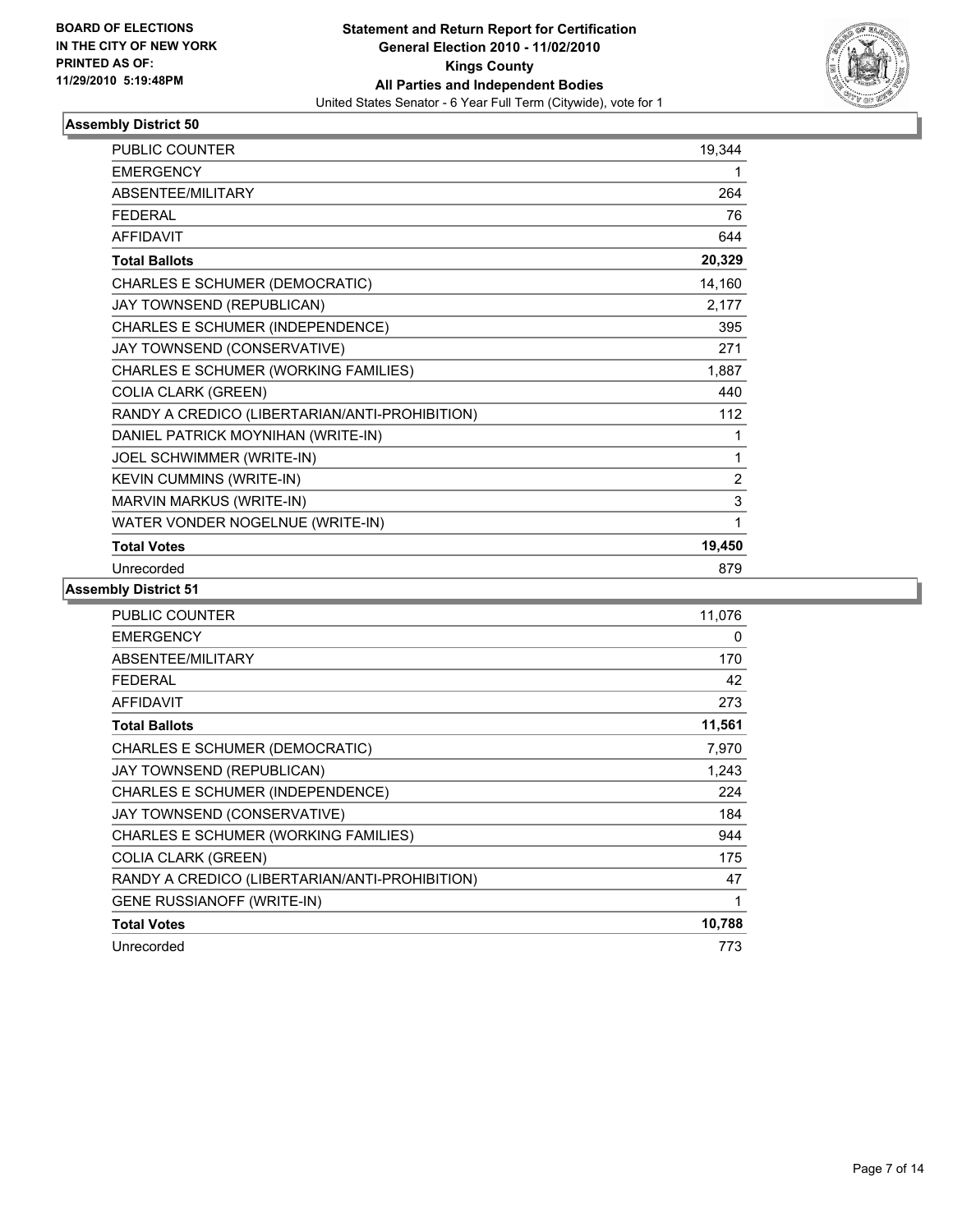

| <b>PUBLIC COUNTER</b>                          | 35,319         |
|------------------------------------------------|----------------|
| <b>EMERGENCY</b>                               | $\overline{2}$ |
| ABSENTEE/MILITARY                              | 899            |
| <b>FEDERAL</b>                                 | 407            |
| <b>AFFIDAVIT</b>                               | 992            |
| <b>Total Ballots</b>                           | 37,619         |
| CHARLES E SCHUMER (DEMOCRATIC)                 | 24,802         |
| JAY TOWNSEND (REPUBLICAN)                      | 2,429          |
| CHARLES E SCHUMER (INDEPENDENCE)               | 818            |
| JAY TOWNSEND (CONSERVATIVE)                    | 337            |
| CHARLES E SCHUMER (WORKING FAMILIES)           | 7,325          |
| <b>COLIA CLARK (GREEN)</b>                     | 884            |
| RANDY A CREDICO (LIBERTARIAN/ANTI-PROHIBITION) | 257            |
| ADAM MEYERS (WRITE-IN)                         | 1              |
| ALAN GRAYSON (WRITE-IN)                        | 1              |
| ALTON H. MADDON (WRITE-IN)                     | 1              |
| GAIL GOODE (WRITE-IN)                          | 1              |
| JOSEPH D'AGOSTINO (WRITE-IN)                   | 1              |
| LORAINE NELSON (WRITE-IN)                      | 1              |
| MARK DEWAR (WRITE-IN)                          | 1              |
| STEVEN COLBERT (WRITE-IN)                      | 1              |
| <b>Total Votes</b>                             | 36,860         |
| Unrecorded                                     | 759            |

| <b>PUBLIC COUNTER</b>                          | 16,303 |
|------------------------------------------------|--------|
| <b>EMERGENCY</b>                               | 6      |
| ABSENTEE/MILITARY                              | 179    |
| <b>FEDERAL</b>                                 | 46     |
| <b>AFFIDAVIT</b>                               | 592    |
| <b>Total Ballots</b>                           | 17,126 |
| CHARLES E SCHUMER (DEMOCRATIC)                 | 13,023 |
| JAY TOWNSEND (REPUBLICAN)                      | 714    |
| CHARLES E SCHUMER (INDEPENDENCE)               | 267    |
| JAY TOWNSEND (CONSERVATIVE)                    | 92     |
| CHARLES E SCHUMER (WORKING FAMILIES)           | 1,303  |
| <b>COLIA CLARK (GREEN)</b>                     | 312    |
| RANDY A CREDICO (LIBERTARIAN/ANTI-PROHIBITION) | 99     |
| JAMESCLARK COCKER (WRITE-IN)                   | 1      |
| <b>Total Votes</b>                             | 15,811 |
| Unrecorded                                     | 1,315  |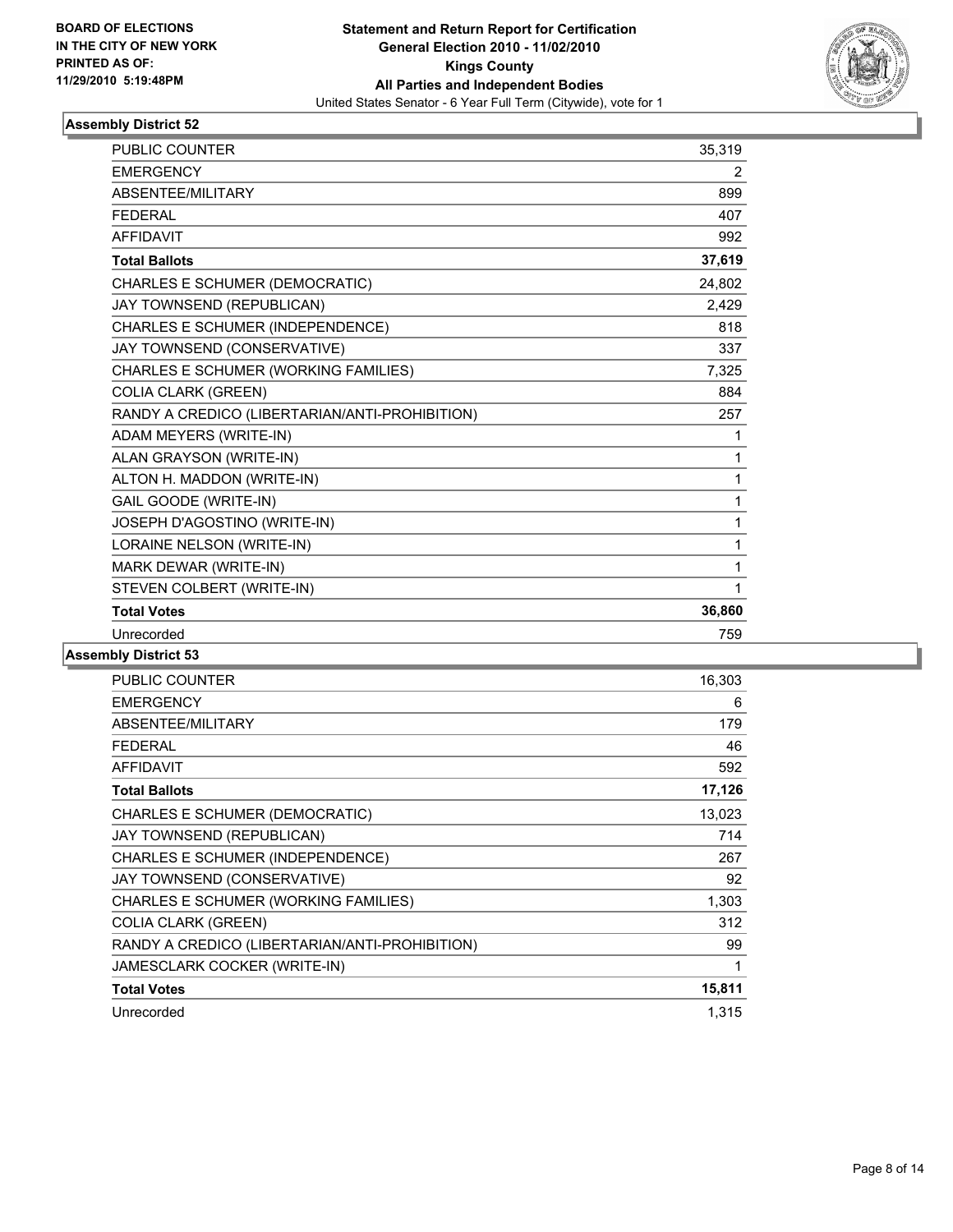

| <b>PUBLIC COUNTER</b>                          | 12,642 |
|------------------------------------------------|--------|
| <b>EMERGENCY</b>                               | 32     |
| <b>ABSENTEE/MILITARY</b>                       | 90     |
| <b>FEDERAL</b>                                 | 10     |
| <b>AFFIDAVIT</b>                               | 404    |
| <b>Total Ballots</b>                           | 13,178 |
| CHARLES E SCHUMER (DEMOCRATIC)                 | 11,112 |
| JAY TOWNSEND (REPUBLICAN)                      | 425    |
| CHARLES E SCHUMER (INDEPENDENCE)               | 154    |
| JAY TOWNSEND (CONSERVATIVE)                    | 92     |
| CHARLES E SCHUMER (WORKING FAMILIES)           | 488    |
| <b>COLIA CLARK (GREEN)</b>                     | 72     |
| RANDY A CREDICO (LIBERTARIAN/ANTI-PROHIBITION) | 34     |
| <b>JIMMY MCMILLAN (WRITE-IN)</b>               | 1      |
| JOE ADDABBO (WRITE-IN)                         | 1      |
| <b>Total Votes</b>                             | 12,379 |
| Unrecorded                                     | 799    |

| <b>PUBLIC COUNTER</b>                          | 17,166 |
|------------------------------------------------|--------|
| <b>EMERGENCY</b>                               | 83     |
| ABSENTEE/MILITARY                              | 188    |
| <b>FEDERAL</b>                                 | 13     |
| <b>AFFIDAVIT</b>                               | 409    |
| <b>Total Ballots</b>                           | 17,859 |
| CHARLES E SCHUMER (DEMOCRATIC)                 | 15,648 |
| JAY TOWNSEND (REPUBLICAN)                      | 266    |
| CHARLES E SCHUMER (INDEPENDENCE)               | 194    |
| JAY TOWNSEND (CONSERVATIVE)                    | 70     |
| CHARLES E SCHUMER (WORKING FAMILIES)           | 693    |
| <b>COLIA CLARK (GREEN)</b>                     | 57     |
| RANDY A CREDICO (LIBERTARIAN/ANTI-PROHIBITION) | 35     |
| SEKOY MARTIN (WRITE-IN)                        | 1      |
| <b>Total Votes</b>                             | 16,964 |
| Unrecorded                                     | 895    |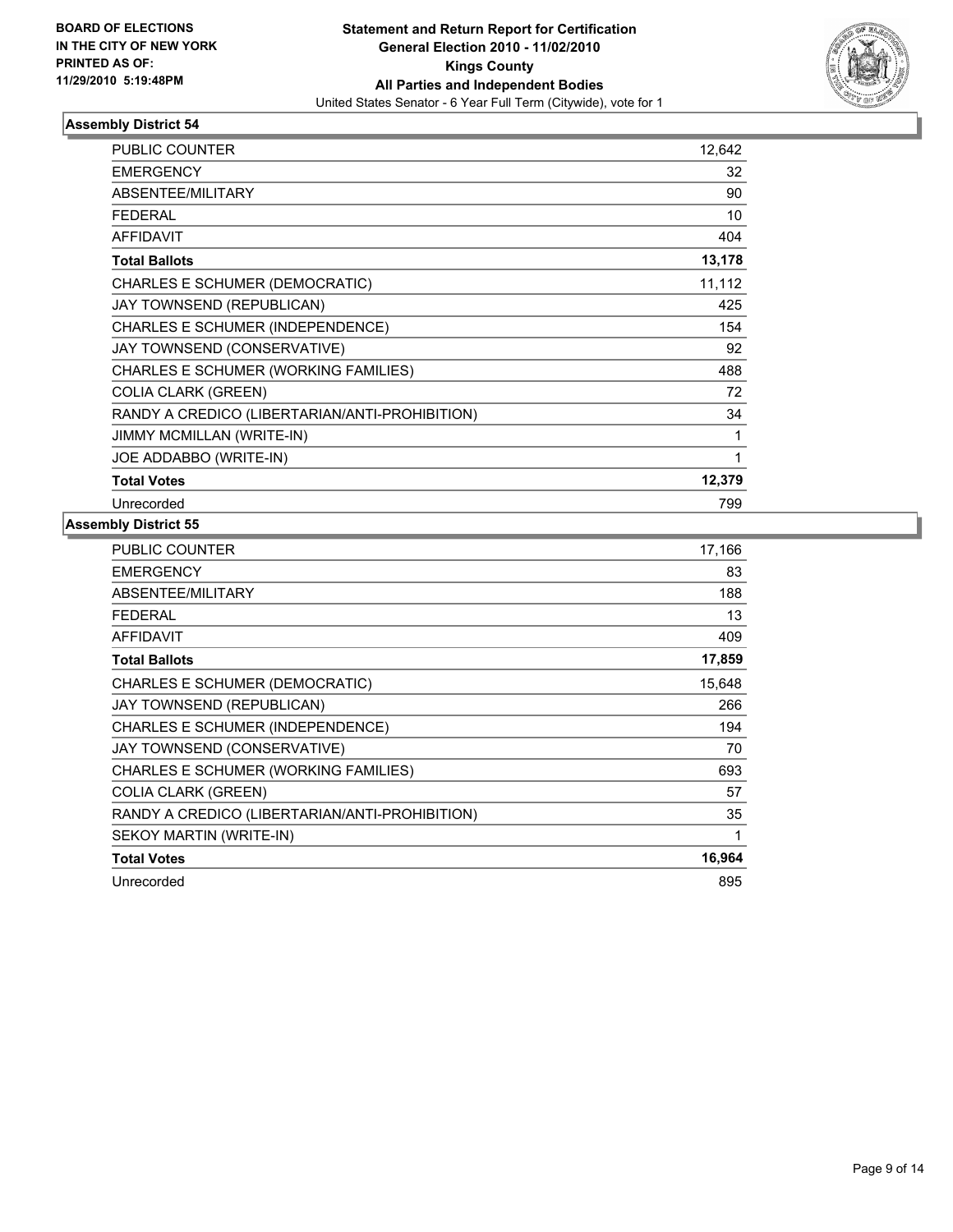

| <b>PUBLIC COUNTER</b>                          | 19,936 |
|------------------------------------------------|--------|
| <b>EMERGENCY</b>                               | 0      |
| ABSENTEE/MILITARY                              | 255    |
| <b>FEDERAL</b>                                 | 20     |
| <b>AFFIDAVIT</b>                               | 571    |
| <b>Total Ballots</b>                           | 20,782 |
| CHARLES E SCHUMER (DEMOCRATIC)                 | 17,690 |
| JAY TOWNSEND (REPUBLICAN)                      | 357    |
| CHARLES E SCHUMER (INDEPENDENCE)               | 266    |
| JAY TOWNSEND (CONSERVATIVE)                    | 82     |
| CHARLES E SCHUMER (WORKING FAMILIES)           | 1,053  |
| <b>COLIA CLARK (GREEN)</b>                     | 212    |
| RANDY A CREDICO (LIBERTARIAN/ANTI-PROHIBITION) | 58     |
| ALTON MADDOX (WRITE-IN)                        | 3      |
| <b>GREY WILSONS (WRITE-IN)</b>                 | 1      |
| <b>Total Votes</b>                             | 19,722 |
| Unrecorded                                     | 1,060  |

| PUBLIC COUNTER                                 | 27,307 |
|------------------------------------------------|--------|
| <b>EMERGENCY</b>                               | 0      |
| ABSENTEE/MILITARY                              | 464    |
| <b>FEDERAL</b>                                 | 96     |
| <b>AFFIDAVIT</b>                               | 867    |
| <b>Total Ballots</b>                           | 28,734 |
| CHARLES E SCHUMER (DEMOCRATIC)                 | 22,065 |
| JAY TOWNSEND (REPUBLICAN)                      | 457    |
| CHARLES E SCHUMER (INDEPENDENCE)               | 432    |
| JAY TOWNSEND (CONSERVATIVE)                    | 103    |
| CHARLES E SCHUMER (WORKING FAMILIES)           | 4,060  |
| <b>COLIA CLARK (GREEN)</b>                     | 599    |
| RANDY A CREDICO (LIBERTARIAN/ANTI-PROHIBITION) | 115    |
| ANNE BUSH (WRITE-IN)                           | 1      |
| ARE LLANO (WRITE-IN)                           | 1      |
| ROSS FEINGOLD (WRITE-IN)                       | 1      |
| <b>Total Votes</b>                             | 27,834 |
| Unrecorded                                     | 900    |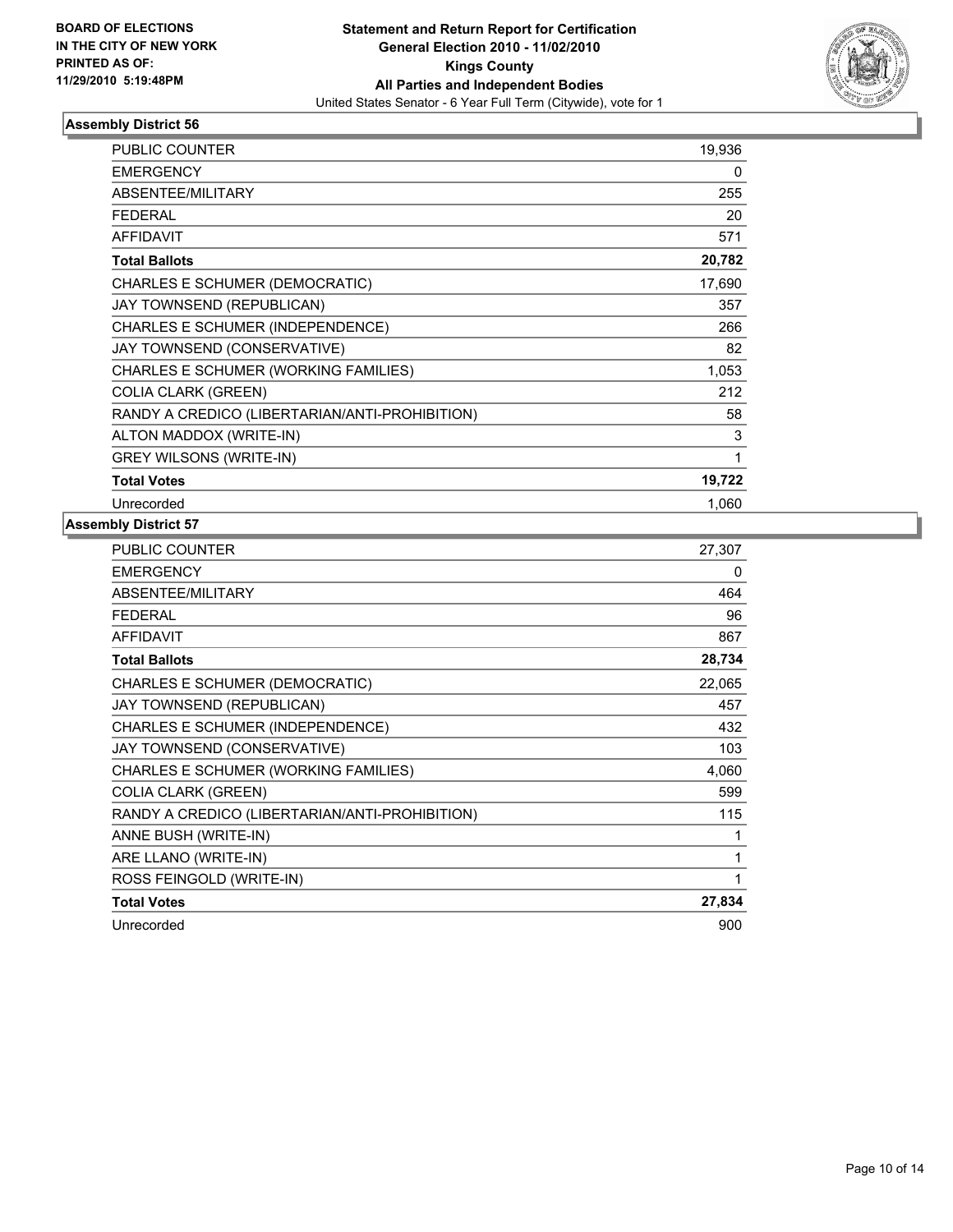

| <b>PUBLIC COUNTER</b>                          | 20,072 |
|------------------------------------------------|--------|
| <b>EMERGENCY</b>                               | 6      |
| ABSENTEE/MILITARY                              | 410    |
| <b>FEDERAL</b>                                 | 46     |
| <b>AFFIDAVIT</b>                               | 388    |
| <b>Total Ballots</b>                           | 20,922 |
| CHARLES E SCHUMER (DEMOCRATIC)                 | 18,544 |
| JAY TOWNSEND (REPUBLICAN)                      | 299    |
| CHARLES E SCHUMER (INDEPENDENCE)               | 159    |
| JAY TOWNSEND (CONSERVATIVE)                    | 69     |
| CHARLES E SCHUMER (WORKING FAMILIES)           | 1,082  |
| <b>COLIA CLARK (GREEN)</b>                     | 63     |
| RANDY A CREDICO (LIBERTARIAN/ANTI-PROHIBITION) | 28     |
| SDU FOUST (WRITE-IN)                           | 1      |
| <b>Total Votes</b>                             | 20,245 |
| Unrecorded                                     | 677    |

| <b>PUBLIC COUNTER</b>                          | 22,800 |
|------------------------------------------------|--------|
| <b>EMERGENCY</b>                               | 90     |
| ABSENTEE/MILITARY                              | 406    |
| <b>FEDERAL</b>                                 | 49     |
| <b>AFFIDAVIT</b>                               | 330    |
| <b>Total Ballots</b>                           | 23,675 |
| CHARLES E SCHUMER (DEMOCRATIC)                 | 16,834 |
| JAY TOWNSEND (REPUBLICAN)                      | 4,101  |
| CHARLES E SCHUMER (INDEPENDENCE)               | 490    |
| JAY TOWNSEND (CONSERVATIVE)                    | 727    |
| CHARLES E SCHUMER (WORKING FAMILIES)           | 792    |
| <b>COLIA CLARK (GREEN)</b>                     | 54     |
| RANDY A CREDICO (LIBERTARIAN/ANTI-PROHIBITION) | 57     |
| MARTIN J. GOLDEN (WRITE-IN)                    | 1      |
| STEWART MILSTEIN (WRITE-IN)                    | 1      |
| <b>Total Votes</b>                             | 23,057 |
| Unrecorded                                     | 618    |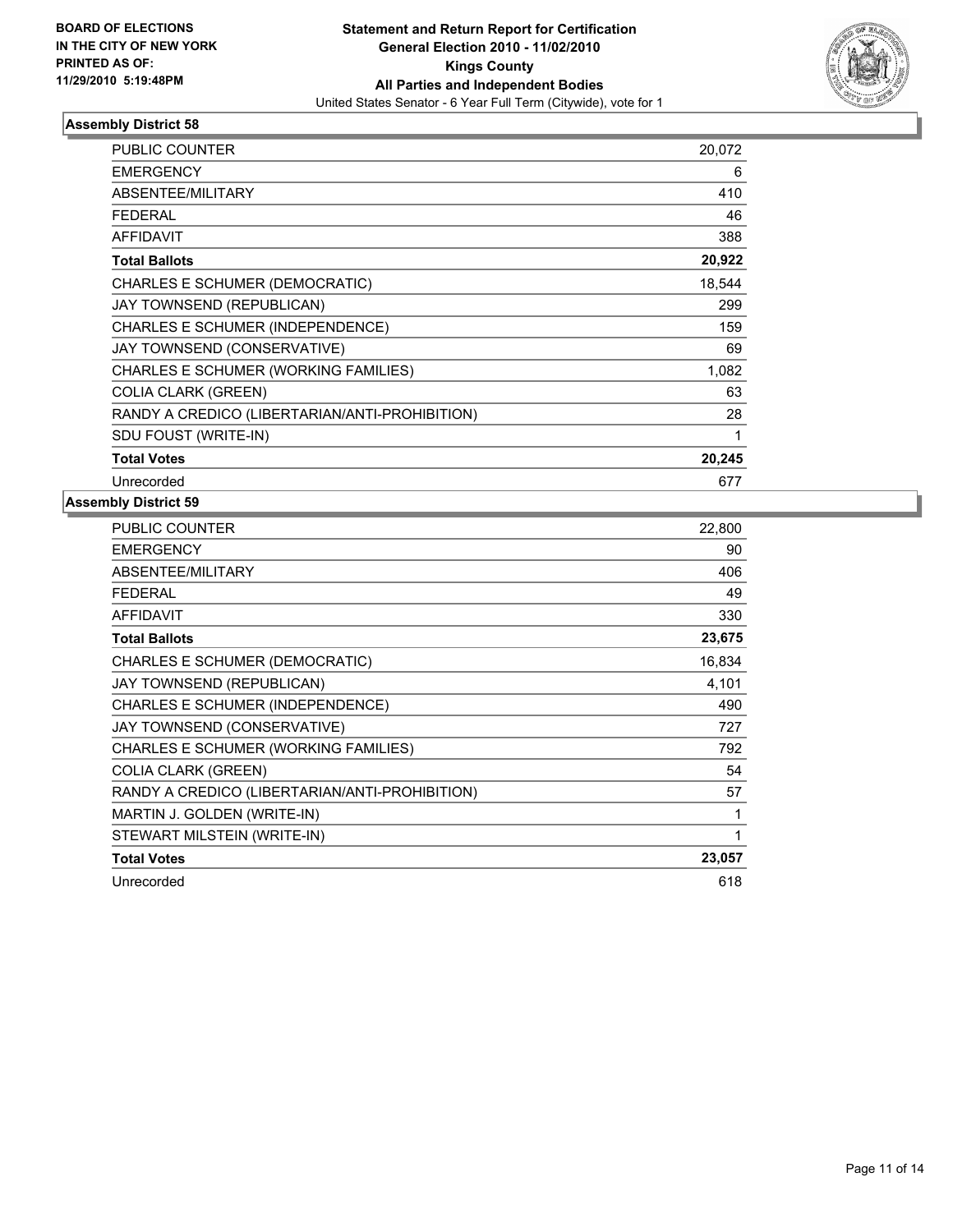

| <b>PUBLIC COUNTER</b>                          | 8,866 |
|------------------------------------------------|-------|
| <b>EMERGENCY</b>                               | 0     |
| ABSENTEE/MILITARY                              | 189   |
| <b>FEDERAL</b>                                 | 44    |
| <b>AFFIDAVIT</b>                               | 140   |
| <b>Total Ballots</b>                           | 9,239 |
| CHARLES E SCHUMER (DEMOCRATIC)                 | 4,820 |
| JAY TOWNSEND (REPUBLICAN)                      | 2,589 |
| <b>CHARLES E SCHUMER (INDEPENDENCE)</b>        | 324   |
| JAY TOWNSEND (CONSERVATIVE)                    | 570   |
| CHARLES E SCHUMER (WORKING FAMILIES)           | 392   |
| <b>COLIA CLARK (GREEN)</b>                     | 103   |
| RANDY A CREDICO (LIBERTARIAN/ANTI-PROHIBITION) | 45    |
| <b>GEASE HOWARD (WRITE-IN)</b>                 | 1     |
| <b>Total Votes</b>                             | 8,844 |
| Unrecorded                                     | 395   |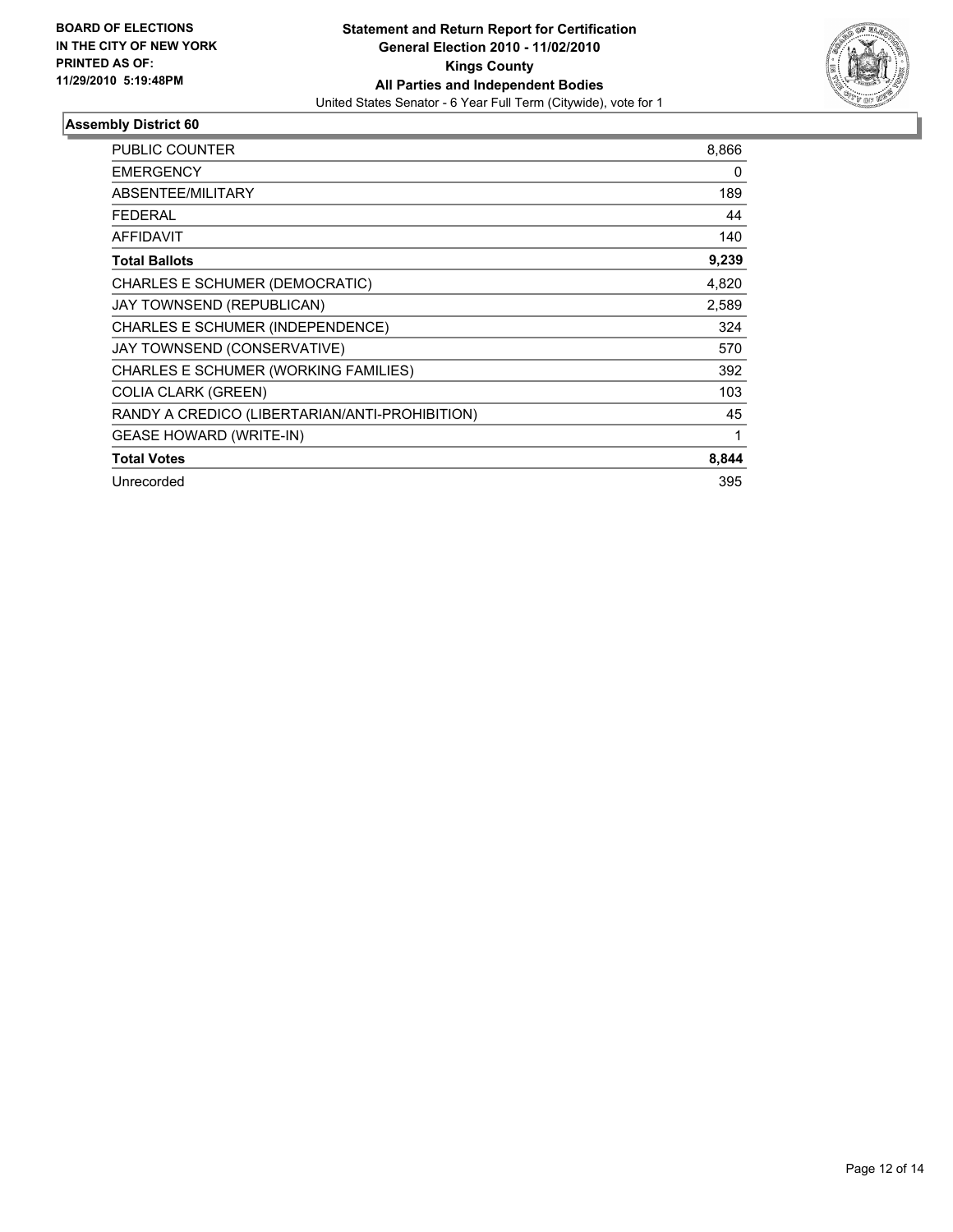

#### **Total for United States Senator - 6 Year Full Term (Citywide) - Kings County**

| <b>PUBLIC COUNTER</b>                          | 393,292 |
|------------------------------------------------|---------|
| <b>EMERGENCY</b>                               | 350     |
| ABSENTEE/MILITARY                              | 7,280   |
| <b>FEDERAL</b>                                 | 1,795   |
| <b>AFFIDAVIT</b>                               | 8,988   |
| <b>Total Ballots</b>                           | 411,705 |
| CHARLES E SCHUMER (DEMOCRATIC)                 | 289,702 |
| JAY TOWNSEND (REPUBLICAN)                      | 52,003  |
| CHARLES E SCHUMER (INDEPENDENCE)               | 7,912   |
| JAY TOWNSEND (CONSERVATIVE)                    | 7,369   |
| CHARLES E SCHUMER (WORKING FAMILIES)           | 30,258  |
| <b>COLIA CLARK (GREEN)</b>                     | 4,315   |
| RANDY A CREDICO (LIBERTARIAN/ANTI-PROHIBITION) | 1,505   |
| ADAM MEYERS (WRITE-IN)                         | 1       |
| ADREW CUOMO (WRITE-IN)                         | 1       |
| AKIVA TAUBZR (WRITE-IN)                        | 1       |
| ALAN GRAYSON (WRITE-IN)                        | 1       |
| ALTON H. MADDON (WRITE-IN)                     | 1       |
| ALTON MADDOX (WRITE-IN)                        | 3       |
| ANDRW BACEVID (WRITE-IN)                       | 1       |
| ANGELA TRAVERS (WRITE-IN)                      | 1       |
| ANITA SERWACKI (WRITE-IN)                      | 1       |
| ANNE BUSH (WRITE-IN)                           | 1       |
| ARE LLANO (WRITE-IN)                           | 1       |
| ASHER YUZZER (WRITE-IN)                        | 1       |
| AVRDROM KATZENSTEIN (WRITE-IN)                 | 1       |
| <b>B RUBBLE (WRITE-IN)</b>                     | 1       |
| BILL MOYERS (WRITE-IN)                         | 1       |
| CAL BEGUN (WRITE-IN)                           | 1       |
| CHARLES HAEUSSTER (WRITE-IN)                   | 1       |
| DANIEL PATRICK MOYNIHAN (WRITE-IN)             | 1       |
| ERNEST FRIEDMAN (WRITE-IN)                     | 2       |
| <b>ESTHER STEINBERG (WRITE-IN)</b>             | 1       |
| GAIL GOODE (WRITE-IN)                          | 1       |
| <b>GEASE HOWARD (WRITE-IN)</b>                 | 1       |
| GENE RUSSIANOFF (WRITE-IN)                     | 1       |
| <b>GREY WILSONS (WRITE-IN)</b>                 | 1       |
| HOWARD STERN (WRITE-IN)                        | 1       |
| JAMESCLARK COCKER (WRITE-IN)                   | 1       |
| JAY TOWNSEND VOID (WRITE-IN)                   | 1       |
| JEFFREY LEBOWSKI (WRITE-IN)                    | 1       |
| JIMMY MCMILLAN (WRITE-IN)                      | 1       |
| JOE ADDABBO (WRITE-IN)                         | 1       |
| JOEL SCHWIMMER (WRITE-IN)                      | 1       |
| JOSEPH D'AGOSTINO (WRITE-IN)                   | 1       |
| <b>KEVIN CUMMINS (WRITE-IN)</b>                | 2       |